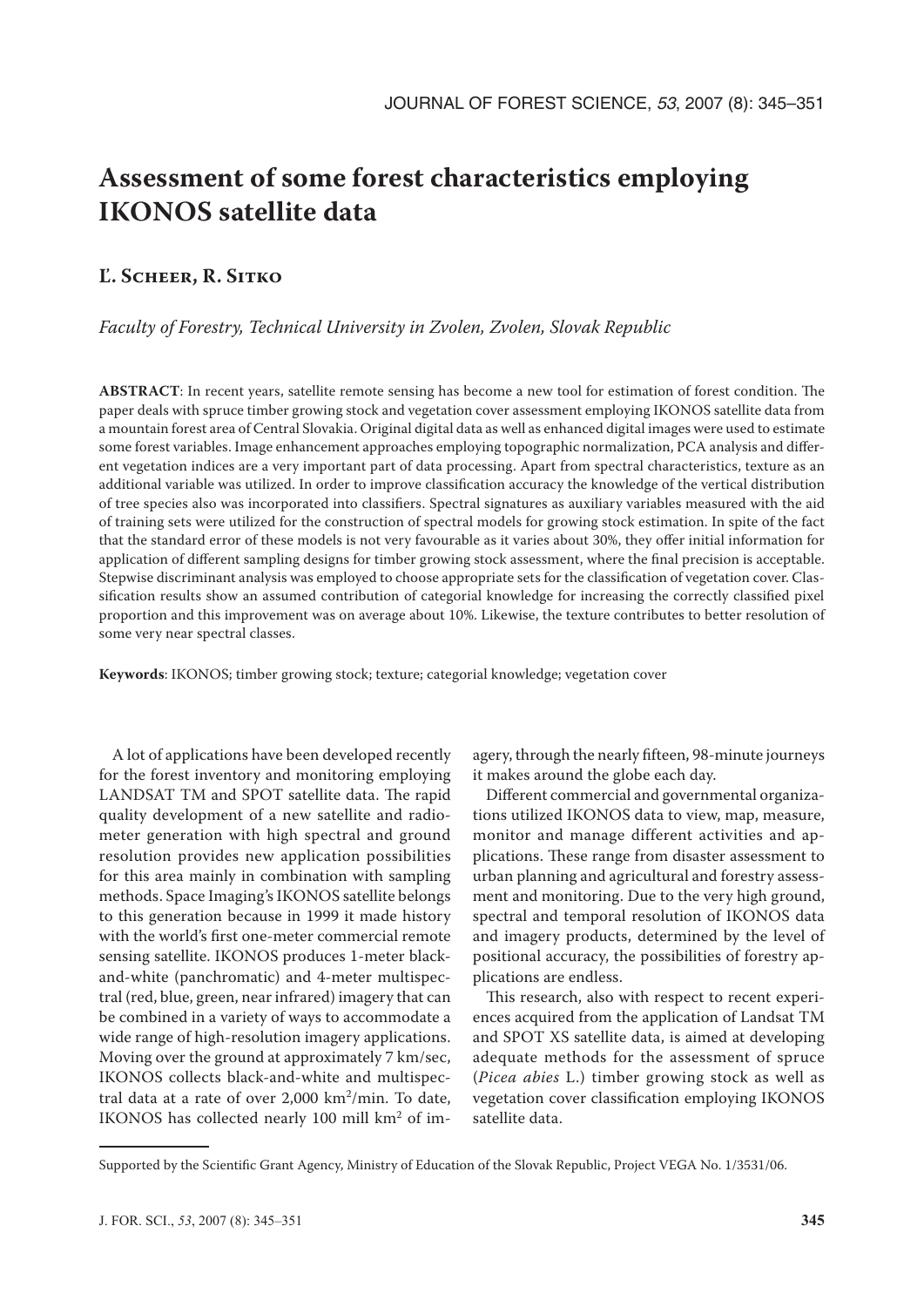## **MATERIAL AND METHODS**

#### **Study area and image data**

A forest section of the Management Plan Unit (MPU) in a mountain area of the High Tatras (Central Slovakia) was chosen as test area. The area of MPU is relatively multiple with the range of heights above sea level from 980 to 2,052 m. Different forest types occur there, mainly *Sombreto-Piceetum, Cembreto-Piceetum* with dominance of spruce (*Picea abies* L.), also *Cembreto-Mughetum* and *Mughetum acidofilum* with dominance of dwarf pine (*Pinus mugo* T.). Mountain crests of MPU are covered with the meadow community where *Calamagrostis villosa, Vaccinium myrtillus, Vaccinium vitis-idea* and *Juncus trifidus* are dominant.

The IKONOS Satellite image of the MPU was taken in August 2004 in panchromatic and multispectral modes. The satellite image was geometrically corrected using a digital terrain model with spatial resolution 1 m and 13 ground control points. The reached total RMS was 1.27 m and 0.73 m for coordinates *x* and *y* for panchromatic data and 1.32 m and 0.74 m, respectively, for multispectral data. Spectral digital values (DN) were converted from the range 11 bits to 8 bits (range of DN 0–255).

Stand mapping and enumeration of the forest compartments (compartments database) were performed using appropriate modules of INTER-GRAPH software. Stand boundaries were digitized from a forest map at a scale 1:25,000. Auxiliary data (compartments variables) were gathered from the existing forest management plan.

#### **Ground survey and spectral signature collection**

Location of training polygons was targeted by a ground survey employing GPS technology. The homogeneous groups of vegetation representing classification classes for training polygons were chosen.

Spectral signatures as auxiliary variables in order to derive spectral reflectance models for spruce growing stock estimation were collected in individual compartments employing training polygons. The size of these polygons for the calculation of mean spectral signature differed considering the knowledge that it is better to have a higher number of smaller polygons than a lower number of larger ones.

The ground data of the variable of interest (timber growing stock per ha) were measured in single compartments and in combination with the corresponding spectral signature they were used to derive spectral regression models for the estimation of timber growing stock from satellite data. In addition to spectral signatures, the age of the forest compartment was employed as an auxiliary variable because it could be easily determined from previous forest management plans and could be projected to the current data.

For the classification of vegetation cover the following classification classes were defined:

| 6 – Calamagrostis villosa |
|---------------------------|
| 7 - soil destruction      |
| 8 – Juncus trifidus       |
| $9 - road$                |
| $10 - water$              |
|                           |

Spectral signatures for growing stock estimation as well as vegetation cover classification were obtained from different original and enhanced image data. Topographic normalization, PCA analysis, HIS transformation and different spectral indices were applied for original image data enhancement. Image texture was also employed in enhancement approaches for vegetation cover classification due to the latest knowledge that the object oriented approach could improve classification accuracy results (Ferro, Warner 2002; Franklin et al. 2001). It was analyzed by different algorithms which are based on the evaluation of image spectral variation in various

| Relative richness                                             | $R = n/n_{\text{max}} \times 100$                             |
|---------------------------------------------------------------|---------------------------------------------------------------|
| Diversity                                                     | $H = -sum (p \times ln(p))$                                   |
| Dominance                                                     | $D = H_{\text{max}} - H$                                      |
| Fragmentation                                                 | $F = (n-1)/(c-1)$                                             |
| $NDC$ – number of different neighbours in the matrix          | $3 \times 3$ , $5 \times 5$ or $7 \times 7$ (1-9, 1-25, 1-49) |
| $CVN$ – pixel number different from pixel value in the matrix | $3 \times 3$ , $5 \times 5$ or $7 \times 7$ (0-8, 0-25, 0-48) |
| BCM – number of different pixels in the matrix                | $3 \times 3$ , $5 \times 5$ or $7 \times 7$                   |

 $n$  – number of different classes occurring in the matrix,  $H$  – diversity,  $n_{\text{max}}$  – maximum number of classes in input image,  $H_{\text{max}}$  – maximal diversity =  $\ln(n)$ ,  $p$  – relative abundance of each class in the matrix,  $c$  – number of score cellules (9, 25 or 49), ln – logarithm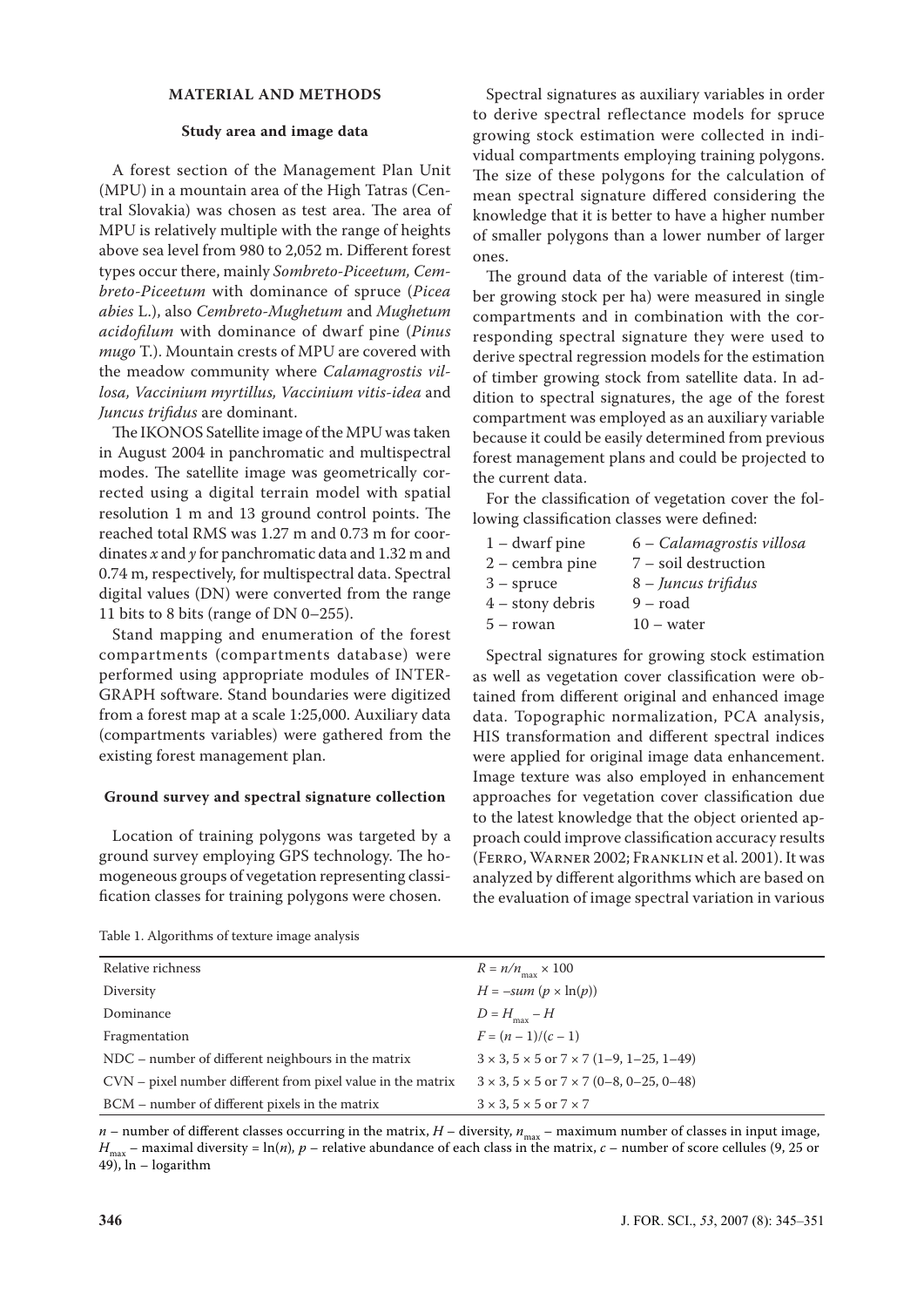selected matrices  $3 \times 3$ ,  $5 \times 5$  or  $7 \times 7$  pixels. Some of them are listed in Table 1. Totally more than 80 image data sets were used for spectral signature collection. Stepwise discriminant analysis was employed to choose appropriate sets for the classification of vegetation cover. The most appropriate, with respect to visual interpretation as well as statistical evaluation, appear spectral vegetation indices for both applications. These are sensitive indicators of "on-the-scene" presence and condition of vegetation, mainly slope-based vegetation indices, which are combinations of the visible red and near infrared bands (PERRY, LAUTENSCHLAGER 1984). The values indicate both the status and abundance of green vegetation cover and biomass, e.g. the Corrected Transformed Vegetation Index (*CTVI*):

$$
CTVI = \frac{(NDVI + 0.5)}{ABS (NDVI + 0.5)} \times \sqrt{ABS (NDVI + 0.5)} \quad (1)
$$

where the values of Normalized Difference Vegetation Index (*NDVI*) are transformed to suppress the negative values. Also the distance based vegetation indices bring satisfactory results. They are based on the Perpendicular Vegetation Index (*PVI*) and the main objective is to cancel the effect of soil brightness to generate an image that only highlights the vegetation signal. This is important in areas where vegetation is sparse as well as in open forests. For example the Modified Soil-Adjusted Vegetation Index (*MSAVI*):

$$
MSAVI = \frac{2pNIR+1-\sqrt{(2pNIR+1)^2-8(pNIR-pRED)}}{2}(2)
$$

Vegetation indices also allow compensation for changing light conditions, surface slope, exposition and other external factors, but for the signature collection mostly topographically normalized data (TN data) employing radiometric statistic empirical correction were utilized.

The maximum likelihood classification method was used for vegetation cover classification. This method enables to define also categorial knowledge for classified classes for the purpose of right classification improvement. Therefore the knowledge of the vertical distribution of single vegetation cover classes expressed by categorial likelihood images was applied in this research. These images from DTM data were created employing the sigmoidal membership function (Fig. 1). It enables to define the membership likelihood of single classes to fuzzy sets; value *a* represents full no membership, i.e. for heights above sea level lower or equal to this value the likelihood of assigned class is equal to 0. Value *b* represents full membership, i.e. likelihood 1,

Fig. 1. The sigmoidal membership function

in *c* the function starts to drop below 1 and in *d* it gains likelihood 0 again. Likelihood between *a, b, c, d* fluently changes from 0 to 1 or 1 to 0 with respect to the type of selected function. The *S* curve was selected for our application. Fault values of the used function are shown in Table 2. For the evaluation of texture and categorical knowledge contribution to classification accuracy the following classification approaches were applied:

- A.Classification without utilization of categorial likelihood images;
- B. Classification with utilization of categorial likelihood and texture;
- C.Classification with utilization of categorial likelihood and with the exclusion texture image analyses.

## **RESULTS AND DISCUSSION**

#### **Growing stock estimation**

The parameters of the best spectral reflectance models for growing stock estimation (timber growing stock per hectare) are shown in Table 3. The independent variables that best suited to multiple regressions were chosen by stepwise variable selection.

The spectral reflectance models are linear and exponential, simple or multiple stochastic models, where dependent forest variable is the function of its mean spectral signature in single vegetation indices (models 1, 2, 3, 4) or transformed variable employing the ratio between the square of spectral value and the age of compartment (models 5, 6). Multiple linear models are a combination of both approaches. In contrast to simple regression, multiple regressions do not provide better results if only spectral signatures are used; however, if we introduce additional variables to multiple regression (transformed variable), the results are better. All models are significant; correlation coefficients vary from 0.63 to 0.80. In spite of the fact that the accuracy of these models is not very favourable, they offer initial information for the application of different sampling designs for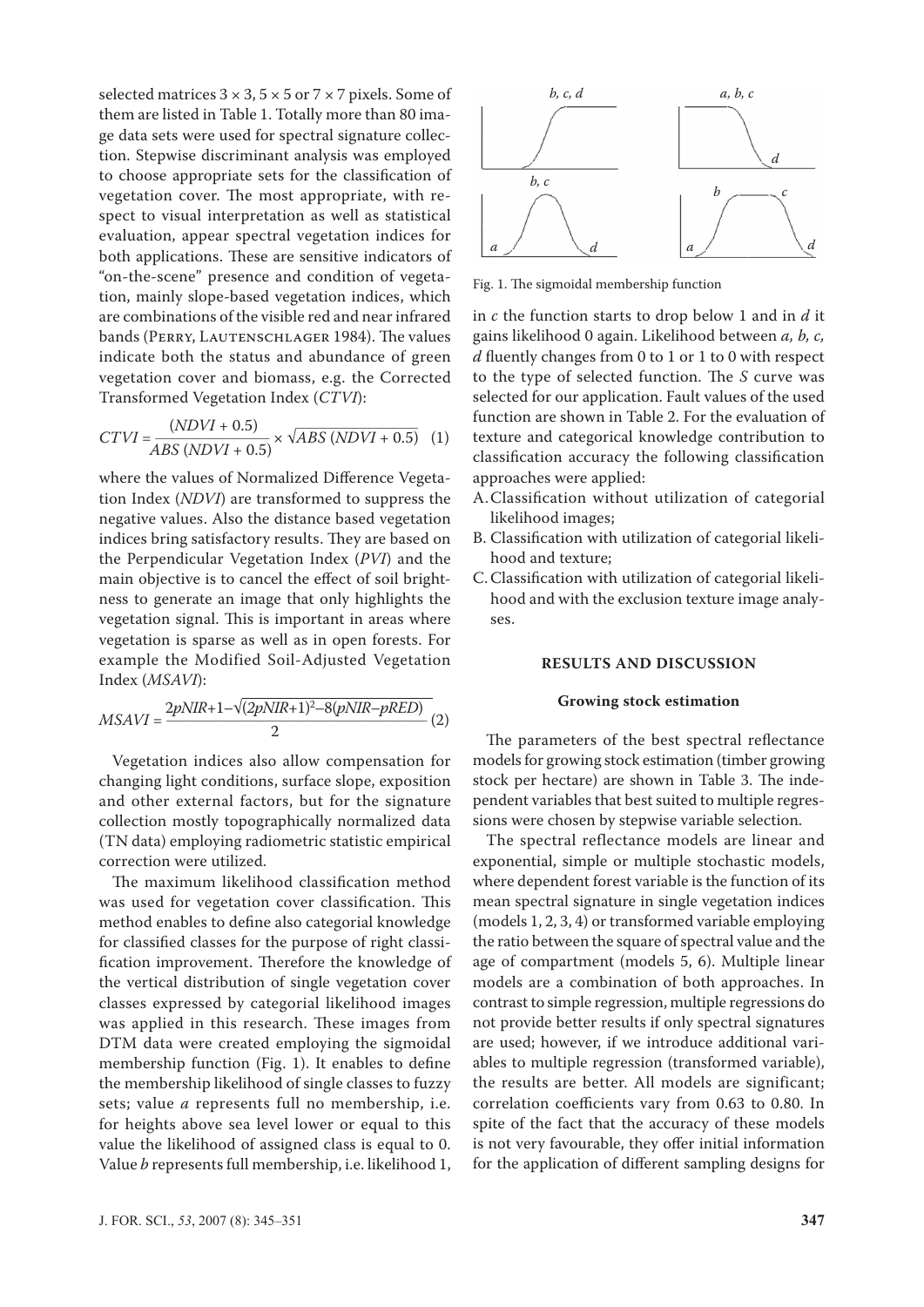Table 2. Values of categorial knowledge of the likelihood of single class occurrence

|                       | Membership to fuzzy set |                                       |       |       |  |  |  |  |
|-----------------------|-------------------------|---------------------------------------|-------|-------|--|--|--|--|
| Class                 | a(0)                    | b(1)                                  | c(1)  | d(0)  |  |  |  |  |
| Dwarf pine            | 1,300                   | 1,450                                 | 1,780 | 1,970 |  |  |  |  |
| Cembra pine           | 1,500                   | 1,600                                 | 1,650 | 1,800 |  |  |  |  |
| Spruce                |                         | 1,360                                 | 1,360 | 1,800 |  |  |  |  |
| Stony debris          |                         | For the whole image likelihood is 0.1 |       |       |  |  |  |  |
| Rowan                 |                         | 1,300                                 | 1,300 | 1,800 |  |  |  |  |
| Calamagrostis villosa | 1,100                   | 1,400                                 | 1,400 |       |  |  |  |  |
| Soil destruction      |                         | For the whole image likelihood is 0.7 |       |       |  |  |  |  |
| Juncus trifidus       | 1,300                   | 1,600                                 | 1,600 |       |  |  |  |  |
| Road                  | polygon                 |                                       |       |       |  |  |  |  |
| Water                 | polygon                 |                                       |       |       |  |  |  |  |

timber growing stock assessment. The application of two-phased sampling design utilizing derived spectral reflectance models was investigated in previous research employing different remote sensing data (Scheer et al. 1997; Scheer, Akça 2001). Mainly two-phased sampling with regression or stratification is frequently applied in conjunction with aerial or satellite images. The results show that this approach is precise enough mainly for large-scale application and very effective in comparison with ground survey.

#### **Vegetation cover classification**

With respect to the results of stepwise discriminant analysis the following image data with spectral as well as textural information were chosen for vegetation cover classification:

- *NRVI*: normalized ratio vegetation index *R/NIR,*
- *V2*: texture defined by diversity H analyzed on *NIR*  image enhanced by topographic normalization,
- *RATIO*: ratio vegetation index *NIR/R,*
- *MSAVI*: modified soil-adjusted vegetation index,
- *RAT V5*: ratio of *RATIO* and texture image *NDC,*
- *VIR*: texture characterized as relative richness employing *R* channel of the image,
- *PCA2ST V*: ratio of PCA 2nd component and texture *R* analyzed on *RATIO*.

Classification of these image data sets is marked as *B* in classification results. Totally 8,380 pixels were used for the evaluation of classification results, when 23% of them were used purely for control and 77% of training polygons from the ground survey were also applied for the training polygon creation.

The results of classification precision and accuracy evaluated on the basis of ground true data are shown in Table 4. The most exact is classification *C* with categorial likelihood utilization without texture images  $(\Delta w = \pm 0.68, P = 0.95)$ . The accuracy of classification by two characteristics was evaluated; as the ratio of right classified pixels (*p*) and by *kappa* or *KHAT* 

Table 3. Parameters of spectral reflectance models from IKONOS satellite data

| Dependent variable   | Independent variable    | Model | SE(%)   | Variance explained (%) | г         |
|----------------------|-------------------------|-------|---------|------------------------|-----------|
|                      | RVI                     |       | ± 31.61 | 41.1                   | $33.7***$ |
|                      | <b>CTVI</b>             | 2     | ± 31.65 | 40.9                   | $37.3***$ |
| Timber growing stock | <b>MSAVI</b>            | 3     | ± 31.51 | 41.6                   | $35.7***$ |
| per ha (V/ha)        | <b>TTVI</b>             | 4     | ± 31.72 | 41.0                   | $34.8***$ |
|                      | MSAVI <sup>2</sup> /age | 5     | ± 29.83 | 47.5                   | $21.6***$ |
|                      | $NIR^2$ /age            | 6     | ± 28.75 | 51.2                   | $16.5***$ |

Multiple regression (Model 7)

$$
V/ha = 1{,}533.65 - 1{,}522 \times 55 \; NRVI - 1{,}580 \times 22 \; TVI - 177.89 \times RATIO - 403.47 \times \frac{NDVI^2}{AGE} + 103.58 \times \frac{RATIO^2}{AGE}
$$

#### *SE* (%) = ± 24.26%, variance explained: 65.3%

*RVI* = *RED*/*NIR*, *RATIO* = *NIR*/*RED*, *SE* (%) = standard error in percentage, *CTVI* = corrected transformed vegetation index, variance explained =  $r^2$ , *MSAVI* = modified soil-adjusted vegetation index,  $F = F$  value (\*\*\*highest significance), *TTVI* = thiam's transformed vegetation index, *NDVI* = normalized difference vegetation index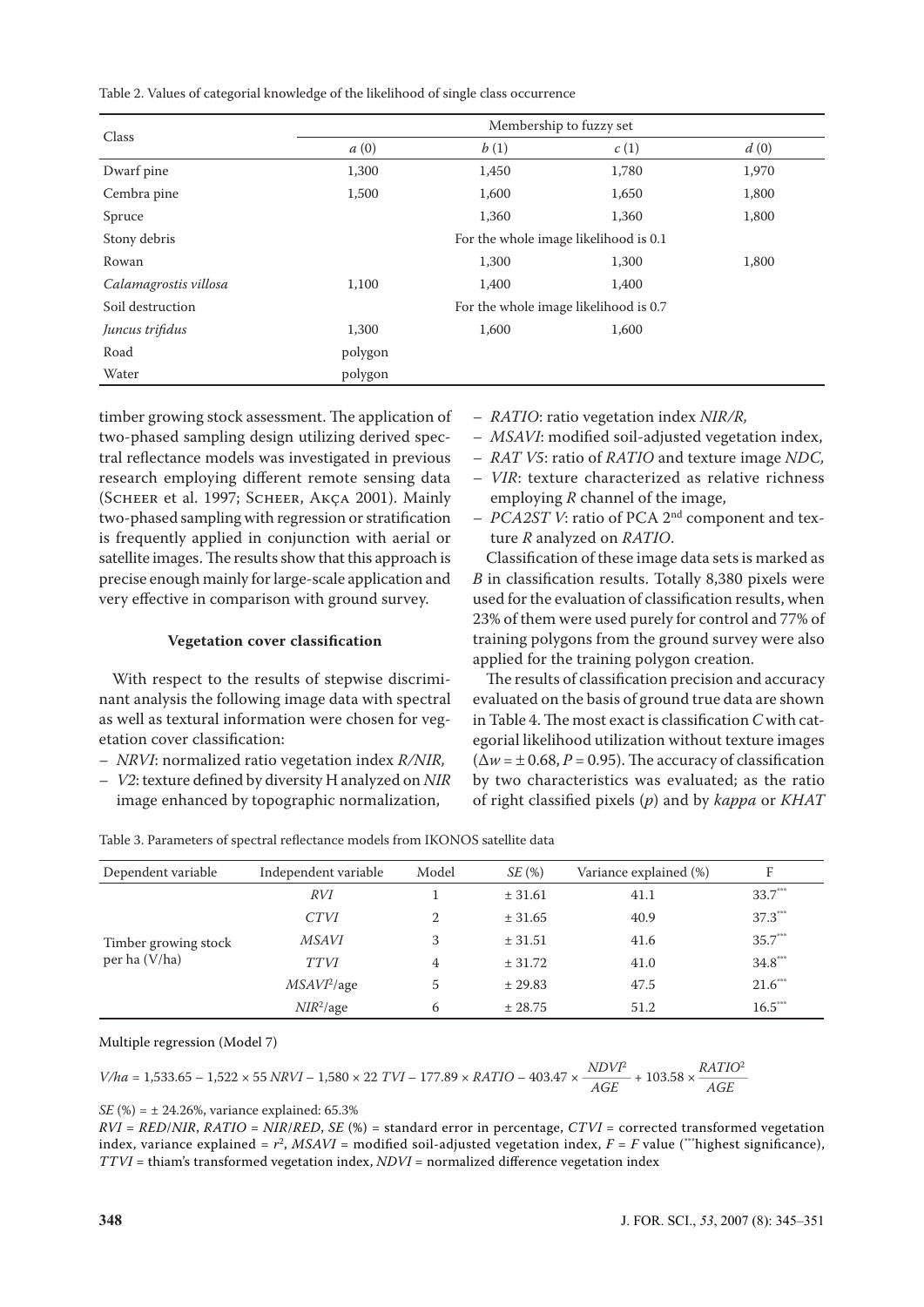Table 4. Comparison of classification precision and accuracy

| Classification approach | $p(\%)$ | $\Delta w$ (%) $P = 0.95$ | $KHAT$ (%) |
|-------------------------|---------|---------------------------|------------|
| Classification $A$      | 80      | $\pm 0.86$                | 69         |
| Classification $B$      | 86      | ± 0.74                    | 78         |
| Classification $C$      | 89      | $\pm 0.68$                | 82         |

Table 5. Classification contingency table employing categorial likelihood images of spectral characteristics as well as texture characteristics

|                |                |                  |                  |                  |                  | Reference data   |                  |                  |                  |              |       |         |             |
|----------------|----------------|------------------|------------------|------------------|------------------|------------------|------------------|------------------|------------------|--------------|-------|---------|-------------|
| Class          | 1              | $\mathbf{2}$     | 3                | 4                | 5                | 6                | 7                | 8                | 9                | 10           | Total | $e_{2}$ | <b>KHAT</b> |
| $\mathbf{1}$   | 4,200          | $\boldsymbol{0}$ | 10               | $\mathbf{0}$     | $\mathbf{0}$     | 24               | $\mathbf{0}$     | 23               | $\mathbf{0}$     | $\mathbf{0}$ | 4,257 | 0.01    | 0.97        |
| $\mathbf{2}$   | 9              | 102              | $\boldsymbol{0}$ | $\mathbf{0}$     | $\boldsymbol{0}$ | $\boldsymbol{0}$ | $\mathbf{0}$     | $\mathbf{0}$     | $\mathbf{0}$     | $\mathbf{0}$ | 111   | 0.08    | 0.92        |
| 3              | 8              | 45               | 1,441            | $\mathbf{0}$     | 9                | $\mathbf{0}$     | $\boldsymbol{0}$ | $\mathbf{0}$     | $\mathbf{1}$     | $\mathbf{0}$ | 1,504 | 0.04    | 0.95        |
| 4              | $\mathbf{0}$   | $\mathbf{1}$     | $\overline{2}$   | 232              | $\boldsymbol{0}$ | $\boldsymbol{0}$ | 36               | $\boldsymbol{0}$ | $\mathbf{1}$     | $\mathbf{0}$ | 272   | 0.15    | 0.85        |
| 5              | $\mathbf 1$    | 22               | 108              | $\mathbf{0}$     | 73               | $\mathbf{0}$     | $\boldsymbol{0}$ | $\mathbf{0}$     | $\boldsymbol{0}$ | $\mathbf{0}$ | 204   | 0.64    | 0.35        |
| 6              | 293            | 7                | 9                | $\boldsymbol{0}$ | 12               | 476              | $\boldsymbol{0}$ | 76               | $\boldsymbol{0}$ | $\mathbf{0}$ | 873   | 0.45    | 0.52        |
| 7              | $\overline{0}$ | $\mathbf{1}$     | 8                | 27               | $\mathbf{0}$     | $\mathbf{0}$     | 39               | $\overline{2}$   | $\mathbf{0}$     | $\mathbf{0}$ | 77    | 0.49    | 0.50        |
| 8              | 429            | $\,4\,$          | 3                | $\mathbf{1}$     | $\mathbf{0}$     | 7                | $\boldsymbol{0}$ | 593              | $\boldsymbol{0}$ | $\mathbf{0}$ | 1,037 | 0.43    | 0.53        |
| 9              | $\mathbf{0}$   | $\mathbf{0}$     | $\overline{0}$   | $\mathbf{0}$     | $\mathbf{0}$     | $\mathbf{0}$     | 1                | $\mathbf{0}$     | 21               | $\mathbf{0}$ | 22    | 0.05    | 0.95        |
| 10             | $\mathbf{0}$   | $\mathbf{0}$     | $\boldsymbol{0}$ | $\boldsymbol{0}$ | $\mathbf{0}$     | $\boldsymbol{0}$ | $\boldsymbol{0}$ | $\boldsymbol{0}$ | $\boldsymbol{0}$ | 23           | 23    | 0.00    | 1.00        |
| Total          | 4,940          | 182              | 1,581            | 260              | 94               | 507              | 76               | 694              | 23               | 23           | 8,380 |         |             |
| e <sub>1</sub> | 0.15           | 0.44             | 0.09             | 0.11             | 0.22             | 0.06             | 0.49             | 0.15             | 0.09             | 0.00         |       | 0.14    |             |
| <b>KHAT</b>    | 0.70           | 0.55             | 0.89             | 0.89             | 0.77             | 0.93             | 0.51             | 0.83             | 0.91             | 1.00         |       |         | 0.78        |

statistic, which ranges between 0 and 1 and expresses a proportional reduction in the error achieved by a classifier as compared with the error of a completely random classifier. Thus, the value 0.80 would indicate that the classifier was avoiding 80% of the errors that a totally random process would have produced. With respect to a comparison of both characteristics the expected share of categorial knowledge for classification was unambiguously confirmed, higher *KHAT* statistic was achieved for classification *B* and *C* as compared with classification *A*, by about 9% and 13%, respectively. Quite surprising is lower *KHAT*  statistic for classification *B* in comparison with classification *C* in spite of the fact that with respect to the results of discriminant analysis images with texture characteristics were also chosen for classification *B*.

Table 6. Classification contingency table employing categorial likelihood excluding texture images

| Class          |                  |                  |              |                |              | Reference data |                |                  |                |                  | Total |                | <b>KHAT</b> |
|----------------|------------------|------------------|--------------|----------------|--------------|----------------|----------------|------------------|----------------|------------------|-------|----------------|-------------|
|                | T                | $\mathbf{2}$     | 3            | $\overline{4}$ | 5            | 6              | 7              | 8                | 9              | 10               |       | e <sub>2</sub> |             |
| $\mathbf{1}$   | 4,523            | 71               | 136          | $\overline{0}$ | 7            | 4              | $\overline{0}$ | $\overline{2}$   | $\overline{0}$ | $\mathbf{0}$     | 4,743 | 0.05           | 0.89        |
| $\sqrt{2}$     | 174              | 32               | $\mathbf{0}$ | $\mathbf{0}$   | $\mathbf{0}$ | $\overline{2}$ | $\mathbf{0}$   | $\boldsymbol{0}$ | $\mathbf{0}$   | $\boldsymbol{0}$ | 208   | 0.85           | 0.14        |
| 3              | 170              | 41               | 1,365        | $\mathbf{0}$   | 5            | $\overline{0}$ | $\mathbf{0}$   | $\boldsymbol{0}$ | $\mathbf{0}$   | $\boldsymbol{0}$ | 1,581 | 0.14           | 0.83        |
| 4              | $\boldsymbol{0}$ | $\mathbf{0}$     | 1            | 229            | $\mathbf{0}$ | $\mathbf{0}$   | 16             | $\boldsymbol{0}$ | $\mathbf{0}$   | $\boldsymbol{0}$ | 246   | 0.07           | 0.93        |
| 5              | 34               | 16               | 48           | $\mathbf{0}$   | 74           | 9              | $\mathbf{0}$   | $\mathbf{0}$     | $\mathbf{0}$   | $\mathbf{0}$     | 181   | 0.59           | 0.40        |
| 6              | 25               | 15               | 7            | $\mathbf{0}$   | 8            | 487            | $\mathbf{0}$   | 59               | $\mathbf{0}$   | $\boldsymbol{0}$ | 601   | 0.19           | 0.80        |
| $\overline{7}$ | $\boldsymbol{0}$ | 2                | 13           | 30             | $\mathbf{0}$ | $\mathbf{0}$   | 56             | 5                | $\mathbf{0}$   | $\mathbf{0}$     | 106   | 0.47           | 0.52        |
| 8              | 14               | 5                | 11           | $\mathbf{1}$   | $\mathbf{0}$ | 5              | $\mathbf{0}$   | 628              | $\mathbf{0}$   | $\boldsymbol{0}$ | 664   | 0.05           | 0.94        |
| 9              | $\mathbf{0}$     | $\mathbf{0}$     | $\mathbf{0}$ | $\mathbf{0}$   | $\Omega$     | $\overline{0}$ | $\overline{4}$ | $\mathbf{0}$     | 23             | $\mathbf{0}$     | 27    | 0.15           | 0.85        |
| 10             | $\boldsymbol{0}$ | $\boldsymbol{0}$ | $\mathbf{0}$ | $\mathbf{0}$   | $\mathbf{0}$ | $\mathbf{0}$   | $\mathbf{0}$   | $\boldsymbol{0}$ | $\mathbf{0}$   | 23               | 23    | 0.00           | 1.00        |
| Total          | 4,940            | 182              | 1,581        | 260            | 94           | 507            | 76             | 694              | 23             | 23               | 8,380 |                |             |
| e <sub>1</sub> | 0.08             | 0.82             | 0.14         | 0.12           | 0.21         | 0.04           | 0.26           | 0.10             | 0.00           | 0.00             |       | 0.11           |             |
| <b>KHAT</b>    | 0.81             | 0.15             | 0.83         | 0.88           | 0.78         | 0.96           | 0.73           | 0.90             | 1.00           | 1.00             |       |                | 0.82        |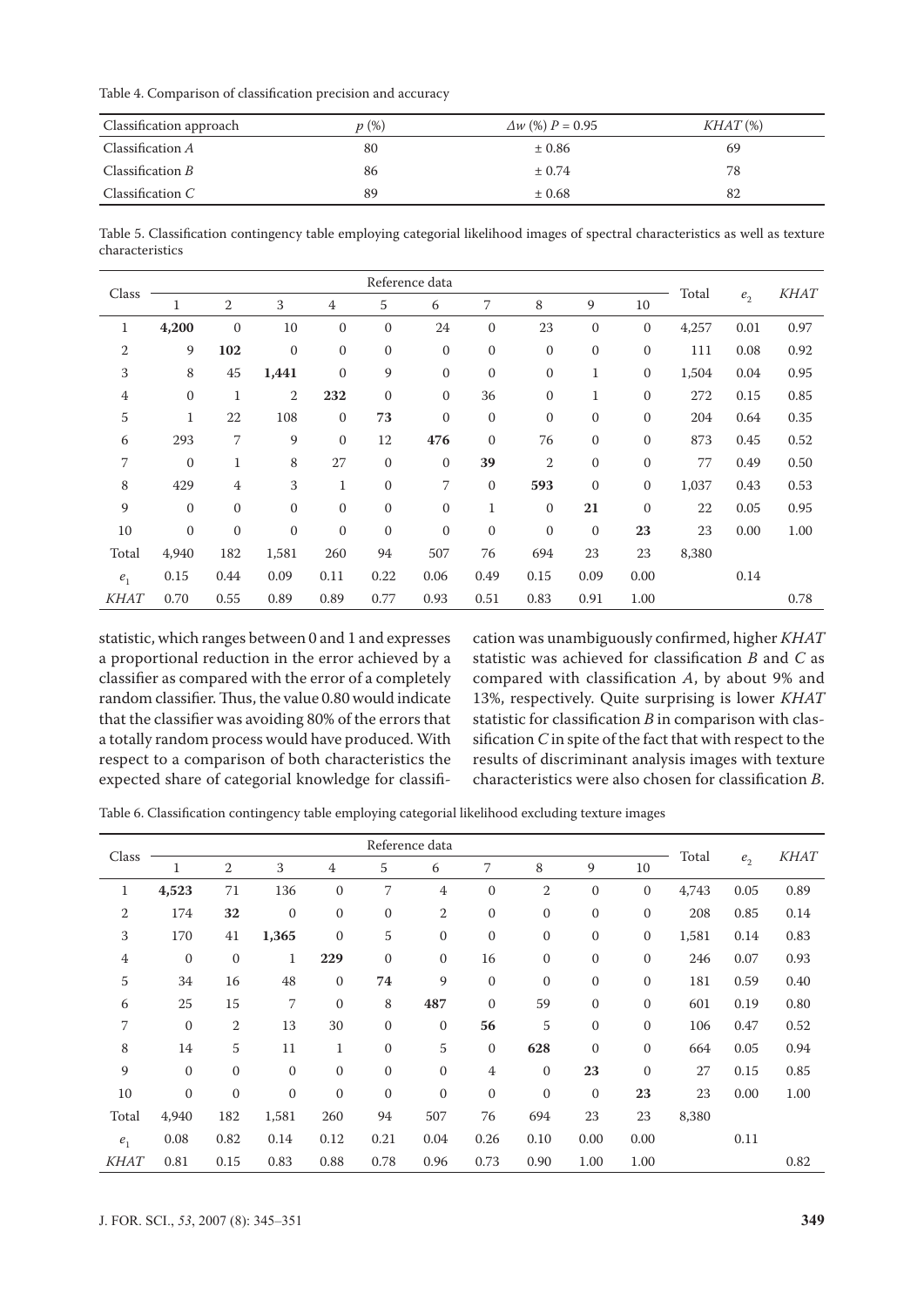

Fig. 2. Comparison of KHAT omission (a) and commission (b) statistics employing texture or spectral characteristics ( $\blacksquare$  texture,  $\Box$  spectral)

It points out that training polygons used for classification better represent the whole image spectral variation than texture characteristics.

A more detailed analysis of classification results in single classes for classification *B* is shown in Table 5. This contingency table or so-called confusion matrix is prepared by classifying the training set of pixels, where the known class types of pixels used for training are listed versus the classes chosen by the classifier. In an ideal case, no diagonal of the confusion matrix would be zero, indicating no misclassification. From the matrix also classification errors of omission and commission as well as *KHAT* statistic for single classes can be studied. Commission errors  $(e_2)$  are represented by no diagonal elements of the matrix where pixels are classified into a class to which they do not actually belong; omission errors  $(e_1)$  represent the reverse type of situation.

As we can see, the most omitted classes are cembra pine and soil destruction. Value  $e_1 = 0.44$  for cembra pine denotes that 44% of reference pixels are misclassified, 45 as spruce and 22 as rowan. For the class soil destruction ( $e_1$  = 0.49) 49% pixels was misclassified as stony debris. The most committed classes were rowan ( $e_2$  = 0.64), soil destruction  $(e_2 = 0.49)$ , *Calamagrostis villosa*  $(e_2 = 0.45)$  and *Juncus trifidus* ( $e<sub>2</sub> = 0.43$ ).

For a better explanation of texture contribution to classification accuracy classification results of classification *C* (classification without texture utilization) are also summarized in Table 6. The meaning of classification omission and commission in class cembra pine is evident again. *KHAT* statistics indicate that only 15% and 14% of pixels, respectively, in this class were classified correctly. In comparison with *B* classification, where these values were 55% and 92% respectively, it indicates a positive contribution of texture images, mainly to the elimination of this class spectral likeness with classes dwarf pine and spruce. These comparisons also for other classes are allowed

by graphs in Fig. 2. It is evident that in class dwarf pine texture helps to decrease the commission error in favour of spruce, which contributes to accuracy classification improvement in both classes. At the same time texture markedly suppressed spectral differentiation from similar textural classes of meadow communities. The last dominant wood species class rowan does not register with typical texture in spite of the prediction from the ground survey. Generally we can state for this class a very high proportion of incorrectly classified pixels, mainly in favour of spruce and partially dwarf pine as well. The overall classification accuracy of vegetation cover employing texture images was improved by about 16%.

#### **CONCLUSION**

Forestry is a very important area for remote sensing applications where it is possible to estimate different forestry variables employing different methods of image analysis.

Spectral signatures as auxiliary variables measured with the aid of training sets are a good and acceptable basis for the construction of spectral models for growing stock estimation. In spite of the fact that the standard error of these models is not very favourable, it varies about 30%, they offer initial information for the application of different sampling designs for timber growing stock assessment, where the final precision and effectiveness are acceptable.

On the basis of vegetation cover classification it is possible to draw the following conclusion and recommendations:

– in spite of broken topography topographic normalization does not contribute meaningfully to classification accuracy, for visual interpretation its addition was significant, but for classification topographic normalization was sufficiently substituted by vegetation indices,